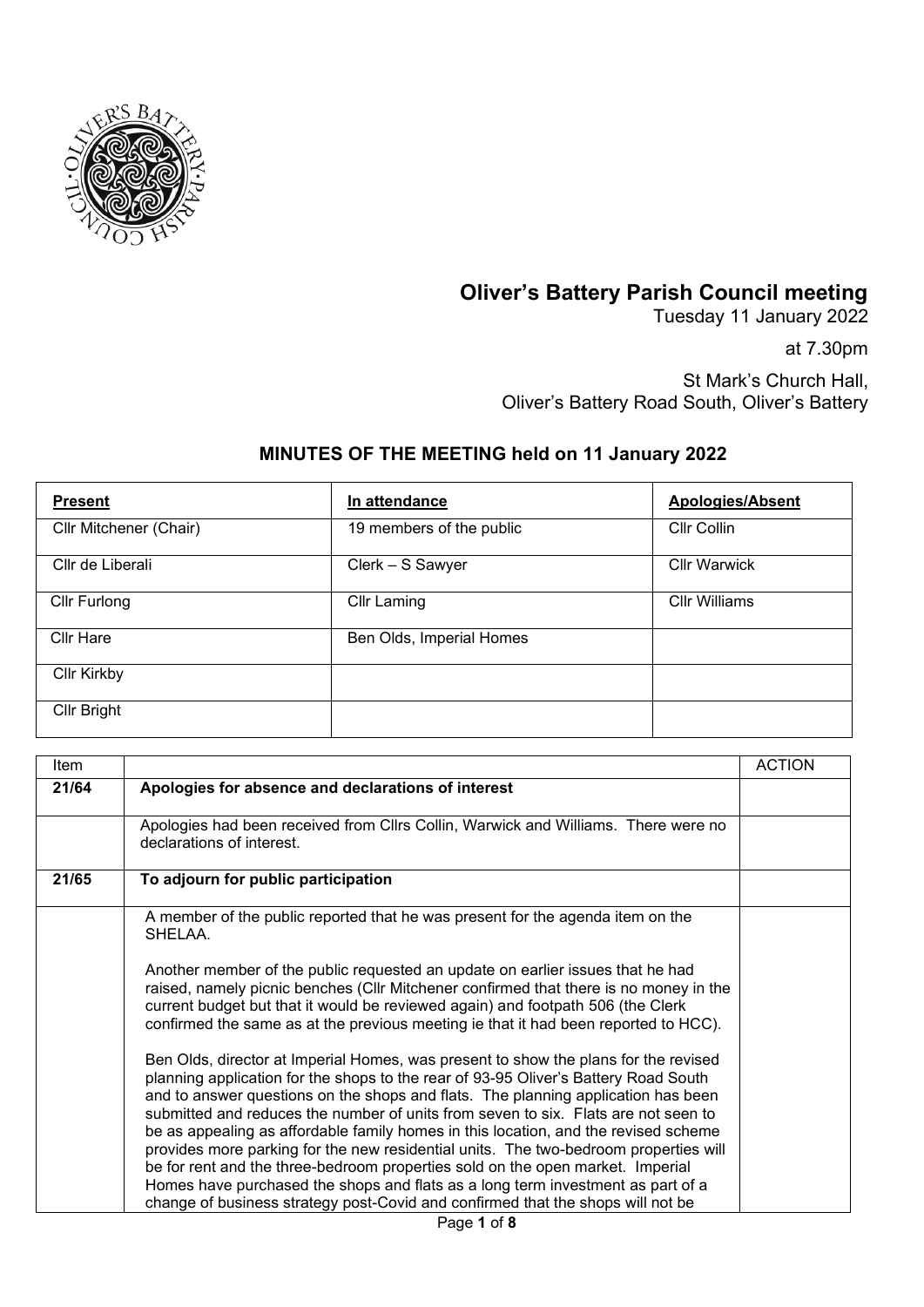|         | closing. The 3 existing tenants would remain under their current leases and they<br>have agreed a 10 year lease with a chiropractor for the unit that used to be Thrive<br>Café. Although they looked at the cycle shop, they have not purchased it. Subject to<br>planning approval for the new residential units proposal, they hope to start work in<br>the next 3 months.                                                                                   |                               |
|---------|-----------------------------------------------------------------------------------------------------------------------------------------------------------------------------------------------------------------------------------------------------------------------------------------------------------------------------------------------------------------------------------------------------------------------------------------------------------------|-------------------------------|
| 21/65.1 | To discuss the progress of resolutions from the last meeting: see Actions List                                                                                                                                                                                                                                                                                                                                                                                  |                               |
|         | Item 21/56.3 Advertise the Friarsgate site plans and feedback forms on the website -<br>action complete                                                                                                                                                                                                                                                                                                                                                         |                               |
|         | Item 21/56.3 Review whether a grant could be applied for in connection with<br>sustainability events - Cllr Hare confirmed this is ongoing                                                                                                                                                                                                                                                                                                                      |                               |
| 21/65.2 | To receive the County Councillor's report                                                                                                                                                                                                                                                                                                                                                                                                                       |                               |
|         | Report was sent out prior to the meeting, which included information about priority<br>salt routes and blue grit bins for community use, views being sought on the<br>Winchester Movement Strategy and the draft Local Cycling and Walking<br>Infrastructure Plan, grants that have been supported by Cllr Warwick and HCC.<br>Cllr Warwick had also been copied into a question sent to Steve Brine MP about the                                               |                               |
|         | junction of Oliver's Battery Road South and Badger Farm Road. Cllr Kirkby<br>confirmed he has sent a query to Cllr Warwick about the cycle routes.                                                                                                                                                                                                                                                                                                              | <b>Cllr Warwick</b>           |
| 21/65.3 | To receive the District Councillor's report                                                                                                                                                                                                                                                                                                                                                                                                                     |                               |
|         | Report was sent out prior to the meeting, which included the death of Cllr Lynda<br>Murphy, Cllr Hannah Williams to serve as Cabinet Member for Climate Emergency, the<br>next stage for the Central Winchester Regeneration and the Winchester Movement<br>Strategy proposals.                                                                                                                                                                                 |                               |
| 21/66   | To approve the Minutes of the meeting held on 7 December 2021                                                                                                                                                                                                                                                                                                                                                                                                   |                               |
|         | RESOLVED - Agreed as a true copy                                                                                                                                                                                                                                                                                                                                                                                                                                |                               |
| 21/67   | Planning                                                                                                                                                                                                                                                                                                                                                                                                                                                        |                               |
| 21/67.1 | To discuss the progress of resolutions from the last meeting: see Actions List                                                                                                                                                                                                                                                                                                                                                                                  |                               |
|         | Item 21/58.3 Identify some details that correspond to CIIr Gordon-Smith's approach<br>for example identify any parts of the Village Design Statement that are consistently<br>ignored by WCC planners, any Council objections that are consistently turned down<br>by WCC planners etc - Cllr Furlong confirmed this is still in progress                                                                                                                       | <b>Cllr Furlong</b>           |
| 21/67.2 | To consider planning report from Councillor Furlong and agree actions                                                                                                                                                                                                                                                                                                                                                                                           |                               |
|         | Report was sent out prior to the meeting. Five new applications:                                                                                                                                                                                                                                                                                                                                                                                                |                               |
|         | 5 Oliver's Battery Gardens (21/02930/DIC) Discharge of conditions 2, 3, 4, 5, 6, 7 and<br>8 of planning application 18/02699/FUL. RESOLVED no comment.                                                                                                                                                                                                                                                                                                          |                               |
|         | 17 Sunnydown Road (21/02877/HOU) Single storey rear extension and elevational<br>alternations. RESOLVED no comment.                                                                                                                                                                                                                                                                                                                                             |                               |
|         | South View Park Homes (21/03094/LDC) Section 191 Application for a Lawful<br>Development Certificate of an Existing Use or Development (CLEUD) for the Use of<br>the Land as 'Ancillary Recreation Land and Storage to the Caravan Site'.<br>RESOLVED to object as the application site is in the settlement gap and countryside<br>and Cllr Laming has asked Planning for details of previous enforcement action which<br>may be relevant to this application. | Cllr Furlong/<br><b>Clerk</b> |
|         | 2 Sunnydown Road (21/02857/HOU) Extension on the bedroom side of the house to<br>increase the space of the current bedrooms and provide new spaces inside, addition                                                                                                                                                                                                                                                                                             |                               |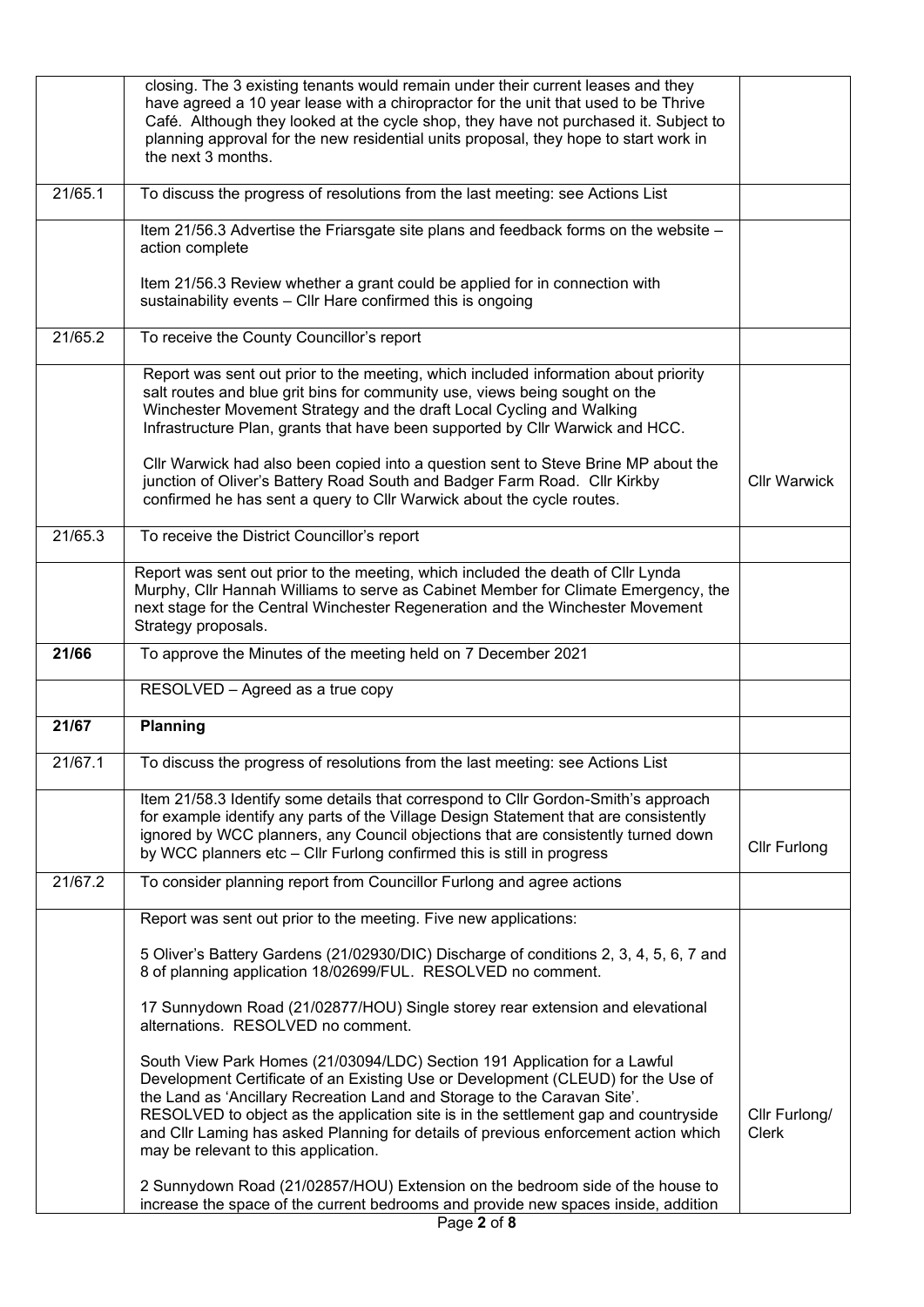| 21/68   | <b>Finance and Council matters</b>                                                                                                                                                                                                                                                                                                                                                                                                                                                                                                                                                                                                                                                                                                                                                                                                                                                                                                                                                                                                                                                                                                                                                                                                                                                                                                               |                                                                                              |
|---------|--------------------------------------------------------------------------------------------------------------------------------------------------------------------------------------------------------------------------------------------------------------------------------------------------------------------------------------------------------------------------------------------------------------------------------------------------------------------------------------------------------------------------------------------------------------------------------------------------------------------------------------------------------------------------------------------------------------------------------------------------------------------------------------------------------------------------------------------------------------------------------------------------------------------------------------------------------------------------------------------------------------------------------------------------------------------------------------------------------------------------------------------------------------------------------------------------------------------------------------------------------------------------------------------------------------------------------------------------|----------------------------------------------------------------------------------------------|
|         | RESOLVED to comment on the planning application that was submitted for the land<br>to the rear of the shops.                                                                                                                                                                                                                                                                                                                                                                                                                                                                                                                                                                                                                                                                                                                                                                                                                                                                                                                                                                                                                                                                                                                                                                                                                                     |                                                                                              |
| 21/67.4 | To note the response from Imperial Homes regarding 93-95 Oliver's Battery Road<br>South and agree any further action                                                                                                                                                                                                                                                                                                                                                                                                                                                                                                                                                                                                                                                                                                                                                                                                                                                                                                                                                                                                                                                                                                                                                                                                                             |                                                                                              |
|         | A report had been circulated in advance of the meeting brought to the Council. On 8<br>December WCC's cabinet approved the updated SHELAA for issue as part of the<br>evidence base for the Local Plan. The Council has been informed that WCC will be<br>convening meetings with parish councils in February/March. Areas of specific interest<br>to Oliver's Battery residents are Texas Field, land east of South View Park Homes,<br>South Winchester Golf Club, Pitt Vale and land at the west and east of the north end<br>of Port Lane. RESOLVED to raise residents' awareness and compile residents'<br>responses combined with the Council's own comments. ACTION Cllr Furlong to<br>prepare an interim paper for review at the February meeting, Cllrs Furlong & Kirkby to<br>prepare documents to be posted on to the noticeboards, website and Facebook page,<br>to prepare a draft for circulation to councillors (by the end of next week) and Clerk to<br>provide text for GDPR-compliant invitation for the flyer for residents to join contacts<br>list for the SHELAA and general Council communications. Maximum expenditure of<br>£120 approved for the flyer. Cllr Hare to bring to February meeting a proposal for a<br>Council banner to increase community involvement by advertising the Council<br>meeting monthly etc | <b>Cllr Furlong</b><br><b>Cllrs Furlong</b><br>& Kirkby/<br><b>Clerk</b><br><b>Cllr Hare</b> |
| 21/67.3 | To consider how the Council will respond to WCC consultation on update to the<br>Strategic Housing & Employment Land Availability Assessment (SHELAA)                                                                                                                                                                                                                                                                                                                                                                                                                                                                                                                                                                                                                                                                                                                                                                                                                                                                                                                                                                                                                                                                                                                                                                                            |                                                                                              |
|         | Enforcement<br>WCC Planning Enforcement had provided an update prior to the meeting, as follows:<br>13 Treble Close (21/00282/BCOND), variations to approved plans and movement of<br>development - case had been previously recommended for closure as no breach of<br>planning control but still showing as live, although WCC are no longer reporting the<br>latest inspection date or notes.                                                                                                                                                                                                                                                                                                                                                                                                                                                                                                                                                                                                                                                                                                                                                                                                                                                                                                                                                 |                                                                                              |
|         | Mast, Badger Farm Road (21/02460/FUL) Removal of 1 No existing 12.5m monopole<br>and 1 No equipment cabinet to be replaced with 1 No new 18m monopole<br>accommodating new antennae and wrap-around cabinet with 2 No additional cabinets<br>and associated ancillary works thereto. Objection submitted on behalf of the Council<br>following discussion at its November meeting. Planning Officer not decided on his<br>recommendation and not able to advise on committee dates.                                                                                                                                                                                                                                                                                                                                                                                                                                                                                                                                                                                                                                                                                                                                                                                                                                                              |                                                                                              |
|         | 1 Austen Avenue (21/02552/HOU) 1 No new bike store to front garden. Application<br>permitted 3 December.<br>19 Old Kennels Lane (21/02588/HOU) Detached double garage to side of house.<br>Application permitted 14 December.                                                                                                                                                                                                                                                                                                                                                                                                                                                                                                                                                                                                                                                                                                                                                                                                                                                                                                                                                                                                                                                                                                                    |                                                                                              |
|         | 1 Lisle Close (21/02828/HOU) First floor extension over existing single storey lounge<br>to provide sitting room, addition of small flat roof porch canopy to front door,<br>replacement of existing pitched finishes with artificial slate, part rendering to walls.<br>RESOLVED no comment<br>Update on applications previously discussed                                                                                                                                                                                                                                                                                                                                                                                                                                                                                                                                                                                                                                                                                                                                                                                                                                                                                                                                                                                                      |                                                                                              |
|         | of a porch on the front of the house and conversion of the existing flat roof of the<br>garage into a sloped roof. Outward views across the property from Sunnydown Road<br>are generally not impacted but a neighbour is concerned about the loss of view from<br>his property. RESOLVED to object and request that the proposal is amended to<br>remove the proposed pitched roof over the garage to maintain the view from 64 Old<br>Kennels Lane in accordance with the Village Design Statement guidelines.                                                                                                                                                                                                                                                                                                                                                                                                                                                                                                                                                                                                                                                                                                                                                                                                                                 | Cllr Furlong/<br><b>Clerk</b>                                                                |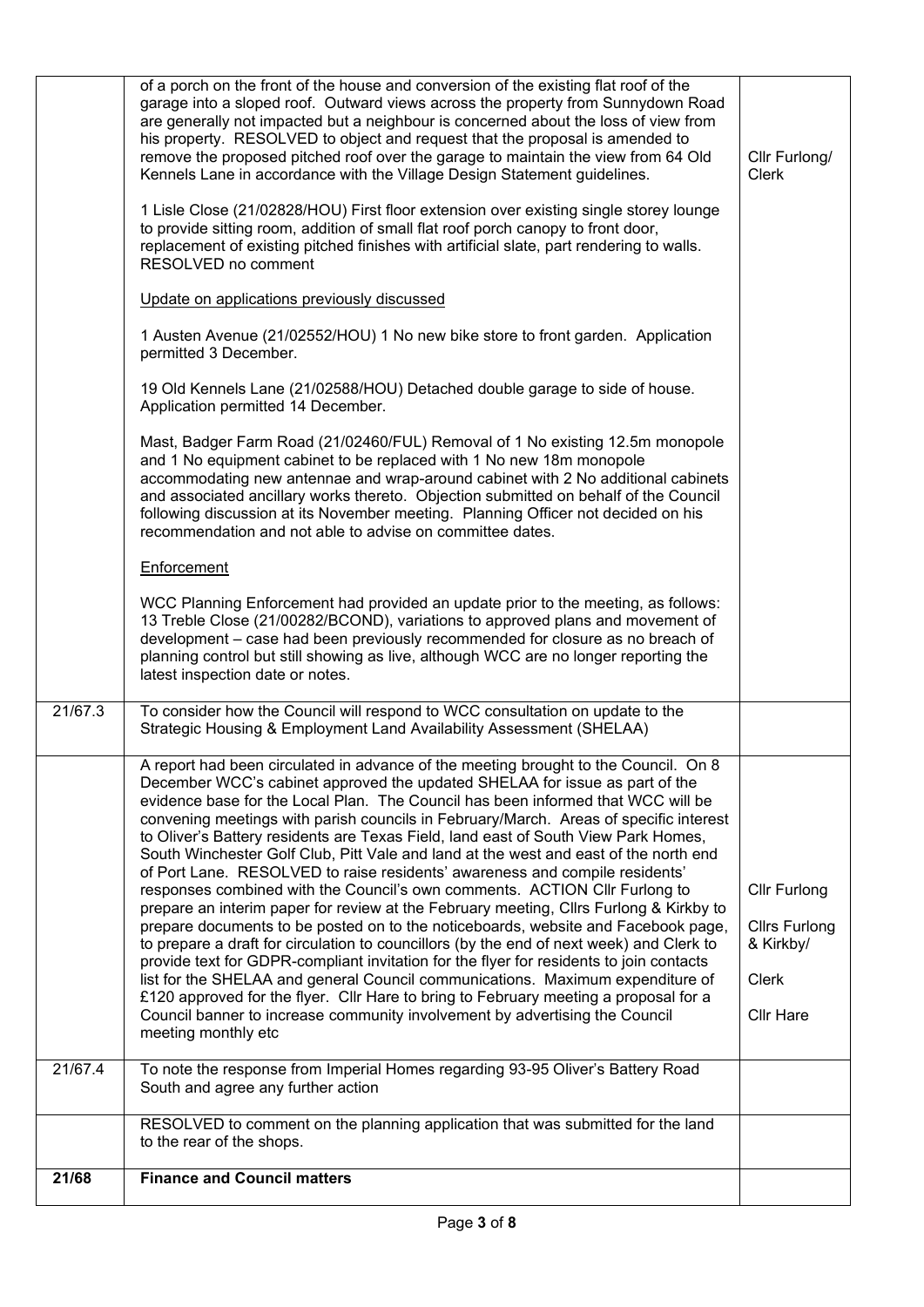| 21/68.1 | To discuss the progress of resolutions from the last meeting: see Actions List                                                                                                                                                                    |                                                                                                                                             |                     |                                     |                                                                                      |  |  |  |
|---------|---------------------------------------------------------------------------------------------------------------------------------------------------------------------------------------------------------------------------------------------------|---------------------------------------------------------------------------------------------------------------------------------------------|---------------------|-------------------------------------|--------------------------------------------------------------------------------------|--|--|--|
|         | Item 21/59.1 Cllr Mitchener to give Cllr de Liberali the hardware to investigate both<br>the software and hardware of the speed limit reminder sign - Unit to be removed and<br>given to Cllr de Liberali so it can be monitored and investigated |                                                                                                                                             |                     |                                     |                                                                                      |  |  |  |
|         | Item 21/59.3 Write to the developer of the local shops to seek details of their<br>intentions for this part of the local centre - action complete                                                                                                 |                                                                                                                                             |                     |                                     |                                                                                      |  |  |  |
|         | Item 21/59.3 Identify any shops in Hampshire which have been accepted by the local<br>authority as an ACV, in order to establish how this approach can be successful -<br>action complete                                                         |                                                                                                                                             |                     |                                     |                                                                                      |  |  |  |
|         |                                                                                                                                                                                                                                                   | Item 21/59.3 Make further enquiries with the shops to find out what their current<br>understanding is of what's happening - action complete |                     |                                     |                                                                                      |  |  |  |
|         |                                                                                                                                                                                                                                                   | Item 21/59.4 Add action plan for 2022/23 to website – action complete                                                                       |                     |                                     |                                                                                      |  |  |  |
|         |                                                                                                                                                                                                                                                   | Item 21/59.5 Notify WCC of Precept requirement of £39,664 – action complete                                                                 |                     |                                     |                                                                                      |  |  |  |
|         |                                                                                                                                                                                                                                                   | vis vests - action complete                                                                                                                 |                     |                                     | Item 21/59.6 Order 1 Nr medium size, 3 Nr large size and 3 Nr extra large size high- |  |  |  |
| 21/68.2 | the bank balance                                                                                                                                                                                                                                  | To accept payments for December and agree the December bank transactions with                                                               |                     |                                     |                                                                                      |  |  |  |
|         |                                                                                                                                                                                                                                                   | RESOLVED to approve payments and bank reconciliations.                                                                                      |                     |                                     |                                                                                      |  |  |  |
|         |                                                                                                                                                                                                                                                   | Payments/Receipts List and Bank Reconcilation for January 2022 Meeting                                                                      |                     |                                     |                                                                                      |  |  |  |
|         | <b>PAYMENTS</b>                                                                                                                                                                                                                                   |                                                                                                                                             |                     |                                     |                                                                                      |  |  |  |
|         | Invoice Date                                                                                                                                                                                                                                      | Supplier                                                                                                                                    |                     | Details                             | Gross                                                                                |  |  |  |
|         | 09-Dec-21<br>09-Dec-21                                                                                                                                                                                                                            | S Sawyer<br>Hampshire Pension                                                                                                               | Dec<br>Dec          |                                     | 677.10<br>184.15                                                                     |  |  |  |
|         | 31-Dec-21                                                                                                                                                                                                                                         | Unity Trust Bank                                                                                                                            | Service charge      |                                     | 18.00                                                                                |  |  |  |
|         |                                                                                                                                                                                                                                                   |                                                                                                                                             |                     |                                     | 879.25                                                                               |  |  |  |
|         |                                                                                                                                                                                                                                                   | Unpaid - for approval at January meeting                                                                                                    |                     |                                     |                                                                                      |  |  |  |
|         | 13-Dec-21                                                                                                                                                                                                                                         | C Stride                                                                                                                                    |                     | Xmas gifts to OB news distributors  | 37.00                                                                                |  |  |  |
|         | 25-Nov-21                                                                                                                                                                                                                                         | Sarsen Press                                                                                                                                |                     | 700 4pp A4 newsletters printed      | 80.00                                                                                |  |  |  |
|         | 05-Dec-21                                                                                                                                                                                                                                         | Green Smile                                                                                                                                 | Grounds maintenance | High visibility vests (Amazon)      | 451.50                                                                               |  |  |  |
|         | 13-Dec-21<br>05-Jan-22                                                                                                                                                                                                                            | D Kirkby<br>WCC                                                                                                                             |                     | Dog bin emptying Q3 (Oct, Nov, Dec) | 45.15<br>130.00                                                                      |  |  |  |
|         |                                                                                                                                                                                                                                                   |                                                                                                                                             |                     |                                     | 743.65 To be paid                                                                    |  |  |  |
|         |                                                                                                                                                                                                                                                   | Bank balance as at 30 November £31,662.94                                                                                                   |                     |                                     |                                                                                      |  |  |  |
|         | Plus receipts                                                                                                                                                                                                                                     |                                                                                                                                             |                     |                                     |                                                                                      |  |  |  |
|         |                                                                                                                                                                                                                                                   | Donations at Xmas event                                                                                                                     |                     | 158.20                              |                                                                                      |  |  |  |
|         |                                                                                                                                                                                                                                                   |                                                                                                                                             |                     | £31,821.14                          |                                                                                      |  |  |  |
|         |                                                                                                                                                                                                                                                   | Less payments December                                                                                                                      |                     | 879.25                              |                                                                                      |  |  |  |
|         |                                                                                                                                                                                                                                                   | Less payments from December sheet                                                                                                           |                     | 1,571.43                            |                                                                                      |  |  |  |
|         |                                                                                                                                                                                                                                                   |                                                                                                                                             |                     |                                     |                                                                                      |  |  |  |
|         |                                                                                                                                                                                                                                                   |                                                                                                                                             |                     | 29,370.46                           |                                                                                      |  |  |  |
|         |                                                                                                                                                                                                                                                   |                                                                                                                                             |                     |                                     |                                                                                      |  |  |  |
|         | Bank balance as at 31 December £29,370.46                                                                                                                                                                                                         |                                                                                                                                             |                     |                                     |                                                                                      |  |  |  |
|         |                                                                                                                                                                                                                                                   | Payments still to be made                                                                                                                   |                     | 743.65                              |                                                                                      |  |  |  |
|         |                                                                                                                                                                                                                                                   |                                                                                                                                             |                     |                                     |                                                                                      |  |  |  |
| 21/68.3 |                                                                                                                                                                                                                                                   | To approve financial report for third quarter                                                                                               |                     |                                     |                                                                                      |  |  |  |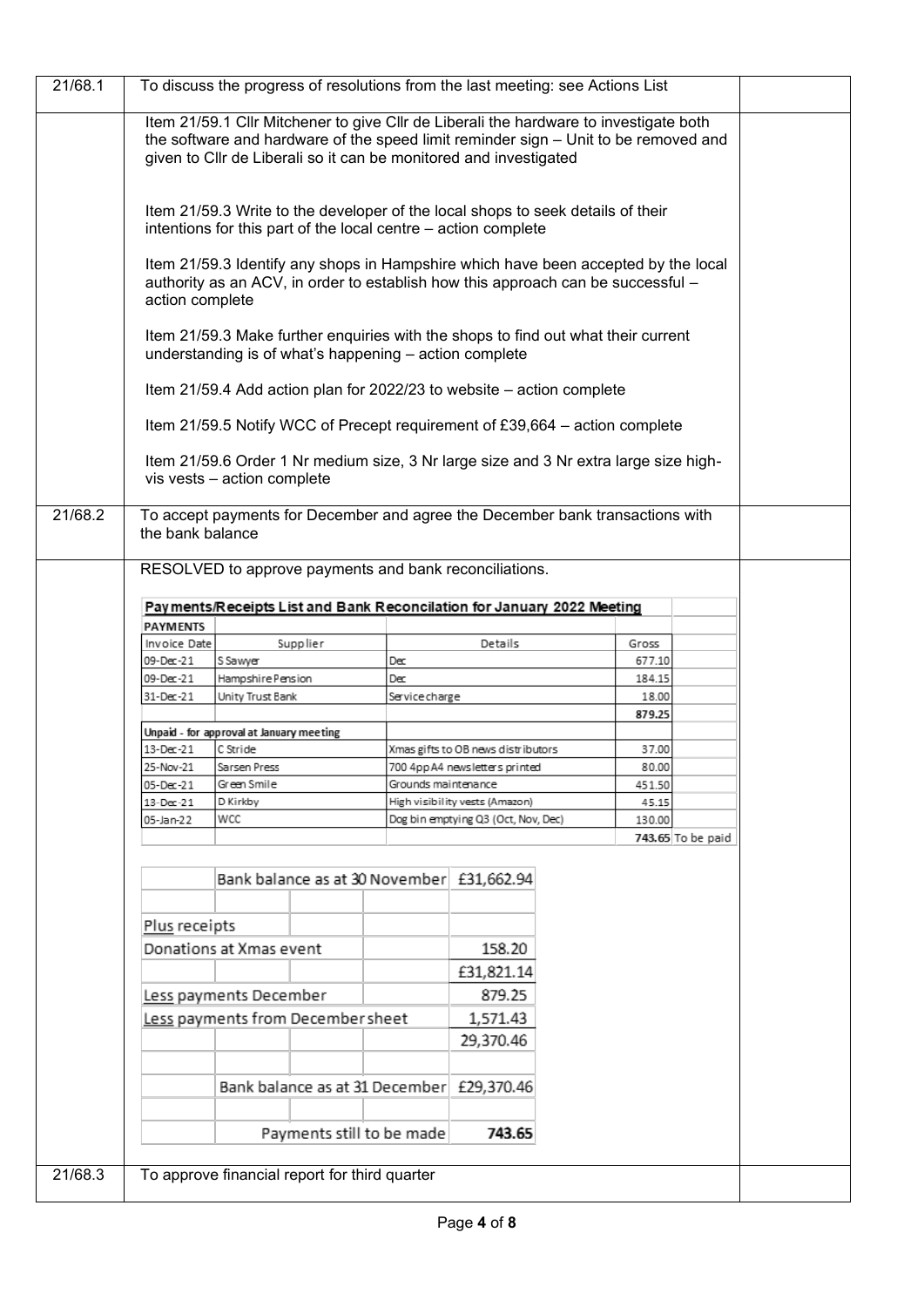|         | A report had been circulated in advance of the meeting. RESOLVED to approve the<br>report.                                                                                                                                                                                                                                                                                                                                                                                                                                                                           |                      |                        |              |                                                                                                                                                              |  |  |  |
|---------|----------------------------------------------------------------------------------------------------------------------------------------------------------------------------------------------------------------------------------------------------------------------------------------------------------------------------------------------------------------------------------------------------------------------------------------------------------------------------------------------------------------------------------------------------------------------|----------------------|------------------------|--------------|--------------------------------------------------------------------------------------------------------------------------------------------------------------|--|--|--|
|         | <b>Oliver's Battery Parish Council</b>                                                                                                                                                                                                                                                                                                                                                                                                                                                                                                                               |                      |                        |              |                                                                                                                                                              |  |  |  |
|         | Quarterly Budget Control Report for Year Ended 2022<br><b>THIRD QUARTER</b><br>Actual v                                                                                                                                                                                                                                                                                                                                                                                                                                                                              |                      |                        |              |                                                                                                                                                              |  |  |  |
|         |                                                                                                                                                                                                                                                                                                                                                                                                                                                                                                                                                                      | Approved<br>Budget   | To Date                | Budget       | Comments                                                                                                                                                     |  |  |  |
|         | Expenditure                                                                                                                                                                                                                                                                                                                                                                                                                                                                                                                                                          | 2021/22<br>£         | 2021/22<br>£           | 2021/22<br>℁ |                                                                                                                                                              |  |  |  |
|         | Salary & NI                                                                                                                                                                                                                                                                                                                                                                                                                                                                                                                                                          | £8,750.00            | 6,448.59               | 749          |                                                                                                                                                              |  |  |  |
|         | Pension                                                                                                                                                                                                                                                                                                                                                                                                                                                                                                                                                              | £1,740.00            | 1,302.66<br>200.00     | 75%          |                                                                                                                                                              |  |  |  |
|         | Clerk Expenses<br>Mobile Phone                                                                                                                                                                                                                                                                                                                                                                                                                                                                                                                                       | £200.00<br>£130.00   | 95.67                  | 100%<br>749  | Annual payment                                                                                                                                               |  |  |  |
|         | Travel                                                                                                                                                                                                                                                                                                                                                                                                                                                                                                                                                               | £100.00              | 43.20                  | 43%          |                                                                                                                                                              |  |  |  |
|         | Training<br>Meeting Costs                                                                                                                                                                                                                                                                                                                                                                                                                                                                                                                                            | £400.00<br>£300.00   | 0.00<br>74.70          | 0%<br>25%    |                                                                                                                                                              |  |  |  |
|         | Admin                                                                                                                                                                                                                                                                                                                                                                                                                                                                                                                                                                | £200.00              | 272.01                 |              | 136% New printer/paper/ink                                                                                                                                   |  |  |  |
|         | Bank Charges                                                                                                                                                                                                                                                                                                                                                                                                                                                                                                                                                         | £80.00               | 54.00                  | 68%          |                                                                                                                                                              |  |  |  |
|         | Insurance Premium<br>Insurance Contingency                                                                                                                                                                                                                                                                                                                                                                                                                                                                                                                           | £340.00<br>£1,000.00 | 334.34<br>290.00       | 98%          | 29% Repairs to tennis court/chainlink fencing                                                                                                                |  |  |  |
|         | Audit Fees                                                                                                                                                                                                                                                                                                                                                                                                                                                                                                                                                           | £500.00              | 400.00                 | 80%          |                                                                                                                                                              |  |  |  |
|         | Subscriptions                                                                                                                                                                                                                                                                                                                                                                                                                                                                                                                                                        | £90000               | 830.44                 |              | 92% SLCC, HALC, CPRE, Data Protection fee, Krystal domain/host, MS Office                                                                                    |  |  |  |
|         | Grants & Donations<br>Events                                                                                                                                                                                                                                                                                                                                                                                                                                                                                                                                         | £1,000.00<br>£700.00 | 440.83<br>395.00       | 44%          | OB Countryside Group, £250 Citizens Advice<br>56% First Aid kit, ESO/E250 of community sign frame cost, Scarecrow, Xmas (some mitigated by r                 |  |  |  |
|         | Tree Sur veys/Remedial Wks                                                                                                                                                                                                                                                                                                                                                                                                                                                                                                                                           | £1,500.00            | 0.00                   | 0%           |                                                                                                                                                              |  |  |  |
|         | Tree Planting                                                                                                                                                                                                                                                                                                                                                                                                                                                                                                                                                        | £500.00<br>£3,000.00 | 0.00<br>1,230.71       | 0%           | 41% Newsletter and OB-server                                                                                                                                 |  |  |  |
|         | Newsletter<br>Bench Maintenance                                                                                                                                                                                                                                                                                                                                                                                                                                                                                                                                      | £500.00              | 185.00                 | 379          |                                                                                                                                                              |  |  |  |
|         | Lengthsman Rubbish Diso                                                                                                                                                                                                                                                                                                                                                                                                                                                                                                                                              | £100.00              | 76.00                  | 76%          |                                                                                                                                                              |  |  |  |
|         | Dog Waste Bins<br>Recreation Ground:                                                                                                                                                                                                                                                                                                                                                                                                                                                                                                                                 | £600.00              | 260.00                 |              | 43% Apr-Sep                                                                                                                                                  |  |  |  |
|         | Contracts/Play Inspection                                                                                                                                                                                                                                                                                                                                                                                                                                                                                                                                            | £5,500.00            | 4,570.25               |              | 83% Incs extra bin emptying/cuts                                                                                                                             |  |  |  |
|         | Annual Play Inspection                                                                                                                                                                                                                                                                                                                                                                                                                                                                                                                                               | £100.00              | 44.95                  | 45%          |                                                                                                                                                              |  |  |  |
|         | Conservation Area Rent<br>Water Supply                                                                                                                                                                                                                                                                                                                                                                                                                                                                                                                               | £50.00<br>£125.00    | 50.00<br>67.75         | 100%         | 54% Feb - Nov                                                                                                                                                |  |  |  |
|         | Repairs & Renewals                                                                                                                                                                                                                                                                                                                                                                                                                                                                                                                                                   | £1,500.00            | 3,434.10               | 229%         | , Replacement tap, bollards, resoil/turf tunnel, repairs annl inspectn, works to slide area<br>rubber safety surface, Handyperson mats, fix end panel tunnel |  |  |  |
|         | Improvements                                                                                                                                                                                                                                                                                                                                                                                                                                                                                                                                                         | £2,000.00            | 67.60                  |              | 3% Printing Rec survey                                                                                                                                       |  |  |  |
|         | Planning (Action Plan)                                                                                                                                                                                                                                                                                                                                                                                                                                                                                                                                               | £1,000.00<br>£500.00 | 0.00<br>579.13         | 0%           | 55 letters print, 116 Sustainability print, 145 remove tree cage/repair signpost, £50/£250                                                                   |  |  |  |
|         | Miscellaneous<br>\$137                                                                                                                                                                                                                                                                                                                                                                                                                                                                                                                                               | £200.00              | 214.82                 | 1169<br>107% | community sign, Green Picnic printing/prizes<br>£150/£250 communitysign frame cos t, £65 board/banner communitysign                                          |  |  |  |
|         |                                                                                                                                                                                                                                                                                                                                                                                                                                                                                                                                                                      |                      | £33,515.00 £ 21,961.75 | 66%          |                                                                                                                                                              |  |  |  |
|         | VAT on purchases                                                                                                                                                                                                                                                                                                                                                                                                                                                                                                                                                     |                      | £ 2,095.42             |              |                                                                                                                                                              |  |  |  |
|         | Income<br>Precept                                                                                                                                                                                                                                                                                                                                                                                                                                                                                                                                                    | £36,000.00           | 36,000.00              | 100%         |                                                                                                                                                              |  |  |  |
|         | Other                                                                                                                                                                                                                                                                                                                                                                                                                                                                                                                                                                | £0.00                | 958.20 N/A             |              | £500 grant retnd, 2 x£50 contributions to community sign, £200 HCC grant                                                                                     |  |  |  |
|         | VAT                                                                                                                                                                                                                                                                                                                                                                                                                                                                                                                                                                  |                      | 2,270.38 N/A           |              | Sustainability, donations Xmas event                                                                                                                         |  |  |  |
|         |                                                                                                                                                                                                                                                                                                                                                                                                                                                                                                                                                                      | £36,000.00           | £39,228.58             |              |                                                                                                                                                              |  |  |  |
|         |                                                                                                                                                                                                                                                                                                                                                                                                                                                                                                                                                                      |                      |                        |              | This budget control report is used to monitor spend against budget and to set the following year's budget                                                    |  |  |  |
|         |                                                                                                                                                                                                                                                                                                                                                                                                                                                                                                                                                                      |                      |                        |              |                                                                                                                                                              |  |  |  |
| 21/68.4 | To agree a date for the Annual Parish Meeting                                                                                                                                                                                                                                                                                                                                                                                                                                                                                                                        |                      |                        |              |                                                                                                                                                              |  |  |  |
|         | A report had been circulated in advance of the meeting proposing the date for the<br>meeting, the format and the speaker. RESOLVED to hold the meeting on Tuesday<br>26 April 2022 using the same format as prior years and to invite the speaker who was<br>going to come to the last meeting that was postponed. ACTION Clerk to book the<br>hall and contact the new Winchester Hospice to see if they are still interested in being<br>the speaker at the meeting.                                                                                               |                      |                        |              |                                                                                                                                                              |  |  |  |
| 21/68.5 |                                                                                                                                                                                                                                                                                                                                                                                                                                                                                                                                                                      |                      |                        |              | To consider suggestions for the celebration of the Queen's jubilee and agree actions                                                                         |  |  |  |
|         | A report had been circulated in advance of the meeting, proposing that a community<br>picnic be held, as no other suggestions had been put forward following the article in<br>the Community Newsletter and contact with the Events Group. RESOLVED to hold<br>the picnic and for it to be on the same day as the Big Lunch on $2 - 5$ June. Cllr Bright<br>had earlier emailed councillors about suggestions for events and Cllr Kirkby to hold a<br>meeting with her and some members of the Events Group so that she can bring a<br>proposal to the next meeting. |                      |                        |              |                                                                                                                                                              |  |  |  |
| 21/69   | <b>Parish Plan</b>                                                                                                                                                                                                                                                                                                                                                                                                                                                                                                                                                   |                      |                        |              |                                                                                                                                                              |  |  |  |
| 21/69.1 |                                                                                                                                                                                                                                                                                                                                                                                                                                                                                                                                                                      |                      |                        |              | To discuss the progress of resolutions from the last meeting: see Actions List                                                                               |  |  |  |
|         | Item 21/60.1 Add to January agenda report on further exploration of contributors to<br>the magazine and newsletters - action complete                                                                                                                                                                                                                                                                                                                                                                                                                                |                      |                        |              |                                                                                                                                                              |  |  |  |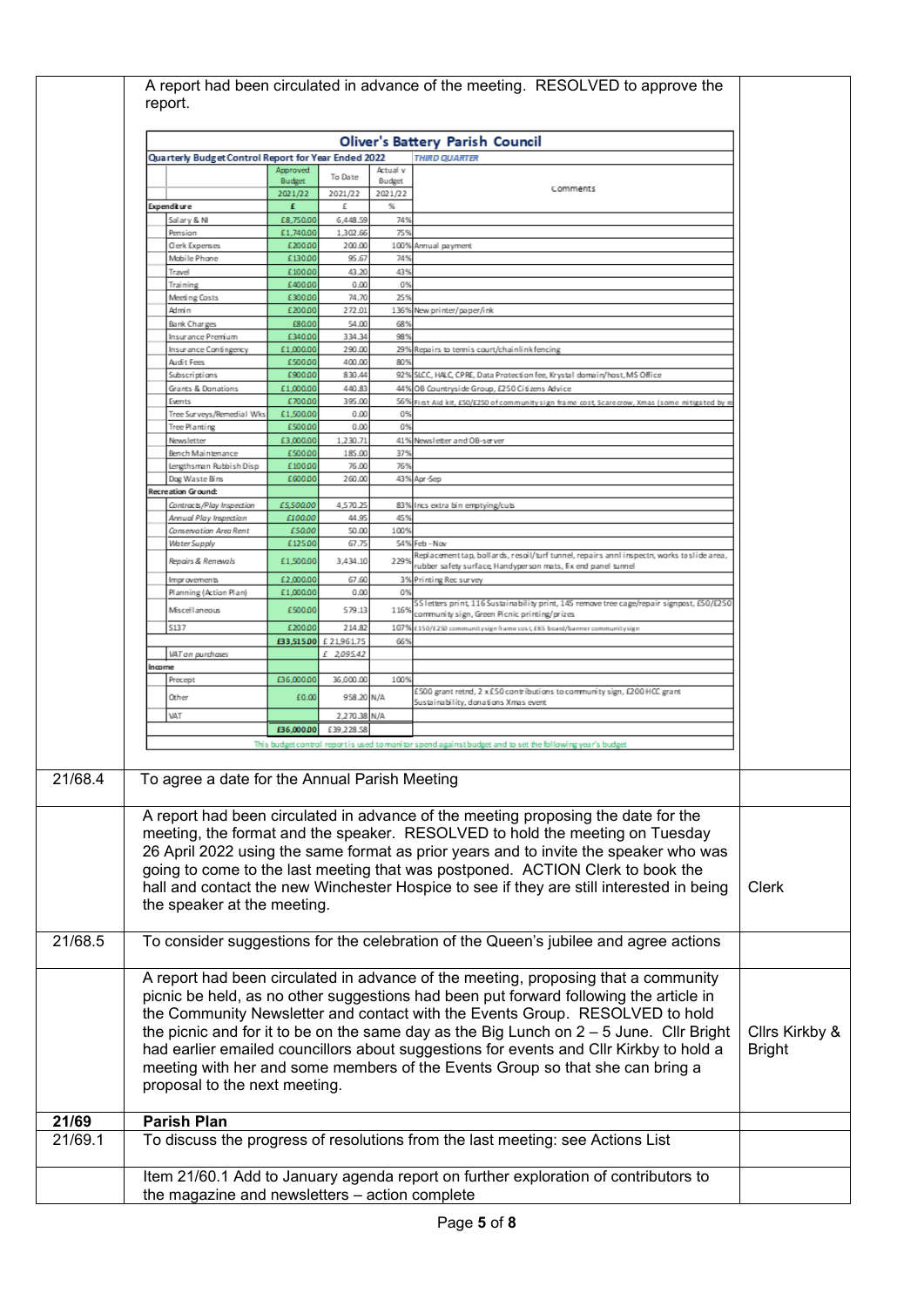| 21/69.2 | To consider report from Cllr hare on further exploration of contributors to the<br>magazine and newsletters                                                                                                                                                                                                                                                                                                                 |                     |
|---------|-----------------------------------------------------------------------------------------------------------------------------------------------------------------------------------------------------------------------------------------------------------------------------------------------------------------------------------------------------------------------------------------------------------------------------|---------------------|
|         | CIIr Hare confirmed that the action is ongoing and that there is money in the budget<br>for one more OB-server this financial year following which the Council will need to<br>consider whether to phase it out and concentrate on smaller, cheaper newsletters.<br>ACTION Cllr Hare to canvass views on newsletter versus magazine and put forward<br>proposals on the outcome and whether to purchase a desktop publisher | <b>Cllr Hare</b>    |
| 21/70   | <b>Communications</b>                                                                                                                                                                                                                                                                                                                                                                                                       |                     |
| 21/70.1 | To discuss the progress of resolutions from the last meeting: see Actions List                                                                                                                                                                                                                                                                                                                                              |                     |
|         | Item 21/601.1 Add to January agenda to consider a policy and usage guide for the<br>community sign - action complete                                                                                                                                                                                                                                                                                                        |                     |
| 21/70.2 | To consider report from Cllr Hare on a policy and usage guide for the community sign                                                                                                                                                                                                                                                                                                                                        |                     |
|         | Cllr Hare was unable to finalise the report prior to the meeting but will now circulate it.                                                                                                                                                                                                                                                                                                                                 | <b>Cllr Hare</b>    |
| 21/71   | Recreation Ground, Wildlife Conservation Area and the Battery                                                                                                                                                                                                                                                                                                                                                               |                     |
| 21/71.1 | To discuss the progress of resolutions from the last meeting: see Actions List                                                                                                                                                                                                                                                                                                                                              |                     |
|         | Item 21/62.1 Finalise text for Rec narrative on the website for publication after<br>agreement - action carried forward as CIIr Collin not present                                                                                                                                                                                                                                                                          | Cllr Collin         |
|         | Item 21/62.1 Check if action has been taken by SSE in respect of tree overhanging<br>the substation [in order that quotations can be obtained for works to dead branches<br>which has to be done by professionals] - action complete (some have been cut)                                                                                                                                                                   |                     |
|         | Item 21/62.1 Tighten two more screws on basket swing - action complete                                                                                                                                                                                                                                                                                                                                                      |                     |
|         | Item 21/62.3 Request written report from CIIr Collin - action complete                                                                                                                                                                                                                                                                                                                                                      |                     |
|         | Item 21/62.4 Destroy personal data from the survey after one year, Cllr de Liberali to<br>destroy data held by him immediately - action complete                                                                                                                                                                                                                                                                            |                     |
|         | Item 21/62.5 Look at other options [for highlighting perimeter track] that are cheaper<br>(eg purchasing a white line machine) – Cllr de Liberali to investigate available and<br>relevant grants for raising the money for the previous work that was quoted for. Cllr<br>Laming suggested trying WCC and perhaps the CIL grant.                                                                                           | Cllr de<br>Liberali |
|         | Item 21/62.6 Place order with the groundsman in the sum of £600 excluding VAT, to<br>remove basal suckers, low hanging branches and brambles at the Recreation<br>Ground in January - action complete                                                                                                                                                                                                                       |                     |
|         | Item 21/62.6 Try to establish working groups, primarily from the Handyperson,<br>Sustainability and Oliver's Battery Countryside Groups, to cut back low hanging<br>branches and basal suckers at The Battery during the winter – action complete (Cllrs<br>Kirkby and Hare had met and agreed priorities at The Battery which the groundsman<br>could undertake this month when also doing work at the Recreation Ground)  |                     |
|         | Item 21/62.6 If there are enough volunteers for The Battery, approach tree surgeons<br>to establish if they are willing to accept an order to chip any branches cut down by<br>volunteers - action not complete as contingent upon previous action                                                                                                                                                                          |                     |
| 21/71.2 | To consider report from Cllr Collin based on Groundsman's weekly reports and agree<br>actions                                                                                                                                                                                                                                                                                                                               |                     |
|         | The groundsman's report for December showed no issues and Cllr Collin was absent<br>from the meeting                                                                                                                                                                                                                                                                                                                        |                     |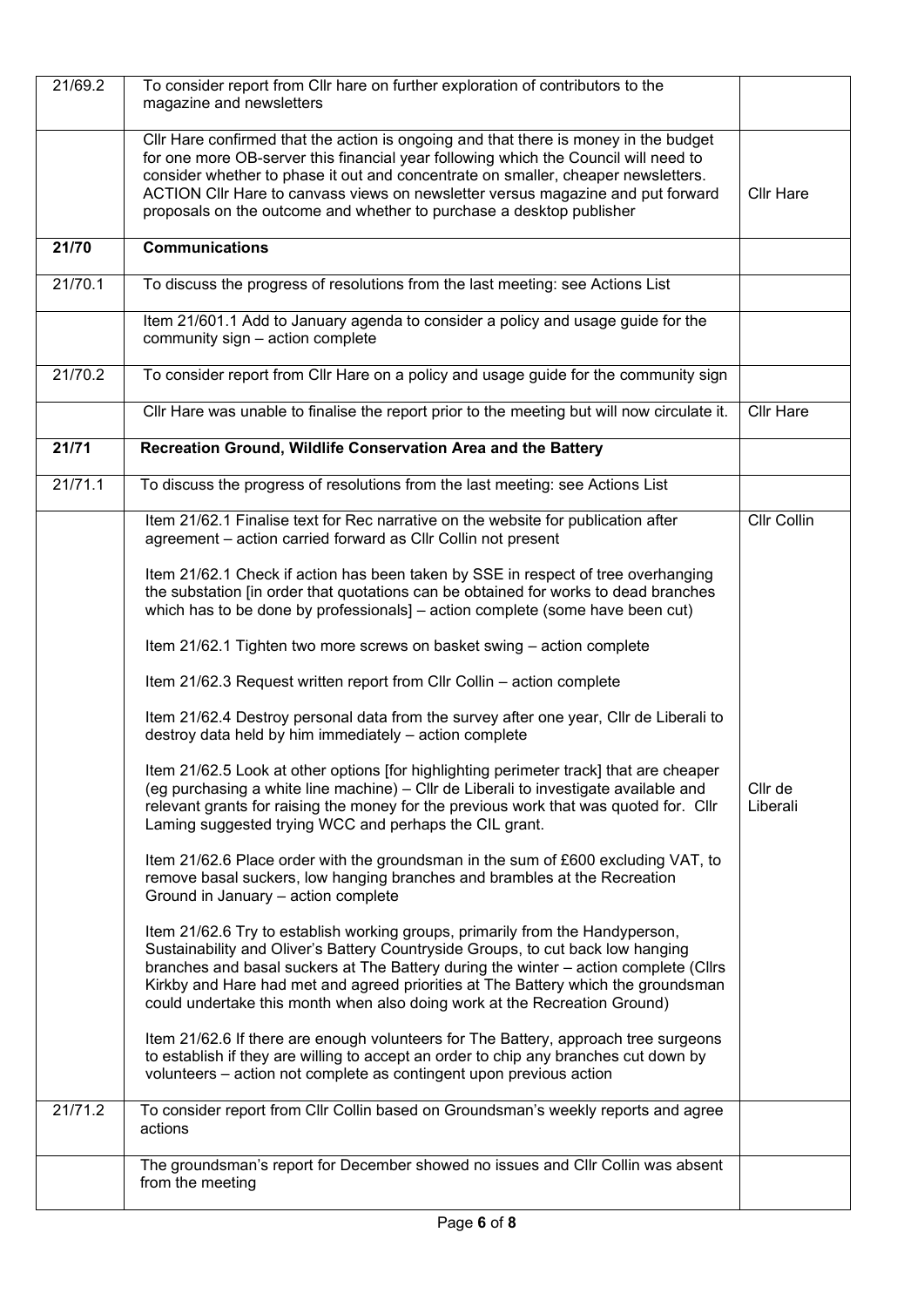| 21/71.3 | To receive reports on routine and ad-hoc tasks that have been completed (Standing<br>Item)                                                                                                                                                                                                                                                                                                                                                                                                                                                                                                                                                                                                                                                                                                                                                                                                                                                                                                                                                                                                                                                                                                                                                                                                                                                                                                                                                                                                                                                                                                                                                                                                                                                                                           |                    |
|---------|--------------------------------------------------------------------------------------------------------------------------------------------------------------------------------------------------------------------------------------------------------------------------------------------------------------------------------------------------------------------------------------------------------------------------------------------------------------------------------------------------------------------------------------------------------------------------------------------------------------------------------------------------------------------------------------------------------------------------------------------------------------------------------------------------------------------------------------------------------------------------------------------------------------------------------------------------------------------------------------------------------------------------------------------------------------------------------------------------------------------------------------------------------------------------------------------------------------------------------------------------------------------------------------------------------------------------------------------------------------------------------------------------------------------------------------------------------------------------------------------------------------------------------------------------------------------------------------------------------------------------------------------------------------------------------------------------------------------------------------------------------------------------------------|--------------------|
|         | Cllr Collin was absent from the meeting. ACTION Clerk to request written report on<br>inspection and tasks from Cllr Collin                                                                                                                                                                                                                                                                                                                                                                                                                                                                                                                                                                                                                                                                                                                                                                                                                                                                                                                                                                                                                                                                                                                                                                                                                                                                                                                                                                                                                                                                                                                                                                                                                                                          | <b>Clerk</b>       |
| 21/71.4 | To grant retrospective approval to instruct WCC to carry out annual play inspection                                                                                                                                                                                                                                                                                                                                                                                                                                                                                                                                                                                                                                                                                                                                                                                                                                                                                                                                                                                                                                                                                                                                                                                                                                                                                                                                                                                                                                                                                                                                                                                                                                                                                                  |                    |
|         | RESOLVED to grant approval.                                                                                                                                                                                                                                                                                                                                                                                                                                                                                                                                                                                                                                                                                                                                                                                                                                                                                                                                                                                                                                                                                                                                                                                                                                                                                                                                                                                                                                                                                                                                                                                                                                                                                                                                                          |                    |
| 21/72   | <b>Items for Consideration Only</b>                                                                                                                                                                                                                                                                                                                                                                                                                                                                                                                                                                                                                                                                                                                                                                                                                                                                                                                                                                                                                                                                                                                                                                                                                                                                                                                                                                                                                                                                                                                                                                                                                                                                                                                                                  |                    |
| 21/72.1 | To discuss the progress of resolutions from the last meeting: see Actions List                                                                                                                                                                                                                                                                                                                                                                                                                                                                                                                                                                                                                                                                                                                                                                                                                                                                                                                                                                                                                                                                                                                                                                                                                                                                                                                                                                                                                                                                                                                                                                                                                                                                                                       |                    |
|         | Item 21/64.1 Mention defibrillator training in the next newsletter - action carried<br>forward. Clerk confirmed that she had found someone to carry out the training                                                                                                                                                                                                                                                                                                                                                                                                                                                                                                                                                                                                                                                                                                                                                                                                                                                                                                                                                                                                                                                                                                                                                                                                                                                                                                                                                                                                                                                                                                                                                                                                                 | <b>Cllr Hare</b>   |
|         | Item 21/64.2 Notify trustee of Badger Farm Community Centre that the Council is<br>prepared to place a leaflet in one of the notice boards - action complete                                                                                                                                                                                                                                                                                                                                                                                                                                                                                                                                                                                                                                                                                                                                                                                                                                                                                                                                                                                                                                                                                                                                                                                                                                                                                                                                                                                                                                                                                                                                                                                                                         |                    |
|         | Item 21/64.2 Notify resident of Oliver's Battery Road North that she can add details<br>from the article in the Oliver's Battery newsletter about the local shops to a<br>neighbours WhatsApp group for Oliver's Battery Road North - action complete                                                                                                                                                                                                                                                                                                                                                                                                                                                                                                                                                                                                                                                                                                                                                                                                                                                                                                                                                                                                                                                                                                                                                                                                                                                                                                                                                                                                                                                                                                                                |                    |
|         | Item 21/64.2 Notify WCC that the Council wants an annual play area inspection by the<br>Play Inspection Company and add to the January agenda - action complete                                                                                                                                                                                                                                                                                                                                                                                                                                                                                                                                                                                                                                                                                                                                                                                                                                                                                                                                                                                                                                                                                                                                                                                                                                                                                                                                                                                                                                                                                                                                                                                                                      |                    |
| 21/72.2 | To discuss correspondence received during the month and items for the agenda at<br>the next meeting                                                                                                                                                                                                                                                                                                                                                                                                                                                                                                                                                                                                                                                                                                                                                                                                                                                                                                                                                                                                                                                                                                                                                                                                                                                                                                                                                                                                                                                                                                                                                                                                                                                                                  |                    |
|         | The Council noted the following correspondence received (all emails) which the<br>Clerk had forwarded since the last meeting:<br>WCC: Parish Connect December 2021 - 8 Dec<br>$\bullet$<br>HALC: Queen's Platinum Jubilee Beacons - 9 Dec<br>$\bullet$<br>HALC: Briefing Covid 19 - 9 Dec<br>$\bullet$<br>WCC: Landscape Character Assessment update consultation for adoption<br>$\bullet$<br>as an SPD - 10 Dec<br>NALC: Chief Executive's Bulletin - 10 Dec<br>WCC: Biodiversity Action Plan survey report and update December 2021 -<br>16 Dec<br>HCC: Your view on Council tax contributions to policing - 16 Dec<br>$\bullet$<br>Imperial Homes: Response to letter re 93-95 Oliver's Battery Road - 20<br>$\bullet$<br>Dec<br>WCC: WCC Open Space Strategy - call for photos - 21 Dec<br>$\bullet$<br>HCC: Hampshire Highways Members Newsletter - Dec 2021 - 21 Dec<br>$\bullet$<br>H&IoW Community Foundation - new grants - 22 Dec<br>$\bullet$<br>Basingstoke Voluntary Action on behalf of the Hampshire CVS Network -<br>$\bullet$<br>Funding Newsletter - 22 Dec<br>Community First - Ever heard of Repair Cafes? - 22 Dec<br>$\bullet$<br>Winchester & District ALC - Jubilee [and next meeting] - 22 Dec<br>$\bullet$<br>WCC: Funding Newsletter - December 2021 - 22 Dec<br>$\bullet$<br>Community First - Get Going Again Project - 22 Dec<br>$\bullet$<br>SLCC: Remote Meetings for Councils in England - 7 Jan<br>$\bullet$<br>Cllr Hare confirmed the Sustainability Group meeting would be taking place on<br>Saturday 15 January.<br>It was observed that the Sainsburys recycling facilities in Badger Farm had<br>deteriorated and that smaller bins were now provided which are totally inadequate.<br>Cllr Laming will pursue the matter with Sainsburys. | <b>Cllr Laming</b> |